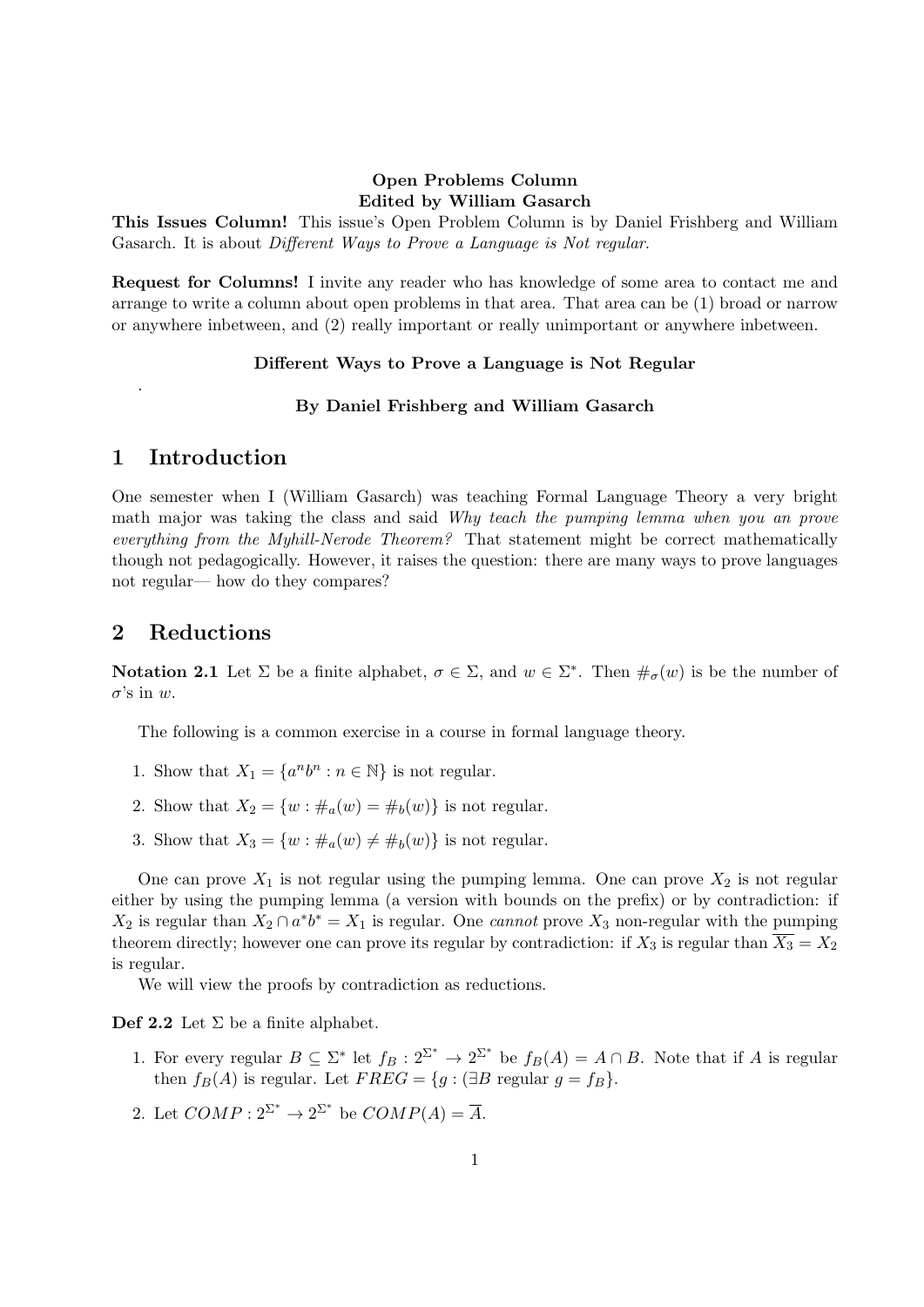- 3. Let  $RED = \{q_1 \circ q_2 \circ \cdots \circ q_k : (\forall i)[q_i \in FREG \text{ or } q_i = COMP\}$
- 4. Let  $X, Y \subseteq \Sigma^*$ .  $X \leq Y$  if there exists  $h \in RED$  such that  $h(Y) = X$ .

#### Example 2.3

- 1.  $X_1 \leq X_2$  via  $h = f_{a^*b^*}$ .
- 2.  $X_2 \leq X_3$  via  $h = COMP$ .

The following theorem is easy and left to the reader.

**Theorem 2.4** If A is not regular and  $A \leq B$  then B is not regular.

Convention 2.5 When we have a technique to show languages are not regular we also include languages whose non-regularity is obtained by reduction. Hence we will say  $X_3$  can be proven not-regular by the Pumping Lemma

We could expand the definition of  $A \leq B$  by allowing more reductions based on other closure properties of regular languages. We have never found a case where we needed to do so. We have never even found a case where doing so made a proof of regularity easier.

# 3 The Pumping Lemma

There are many different pumping lemmas. We choose the most powerful one we know that is reasonable to present to a class of undergraduates.

**Theorem 3.1** If L is regular than there exists  $n_0$  such that, for all  $w \in L$ , for all prefixes x' of w, there exists  $x, y, z$  such that the following hold:

- 1.  $w = x'xyz$
- 2.  $|x| < n_0$
- 3.  $y \neq e$
- 4.  $(\forall i \geq 0)[xy^i z \in L].$

As noted in Section 2 It is a standard exercise to show that  $X_1, X_2, X_3$  are not regular using the pumping lemma.  $\{a^{f(n)} : n \in \mathbb{N}\}\$ is regular iff f is a finite variant of a function of the form  $f(n) = an + b$  where  $a, b \in \mathbb{N}$ .

Ehrenfeucht, et al [3] exhibit, for all languages  $Z \subseteq \{1,2\}^*$ , a languages  $L_Z$  (the mapping Z goes to  $L_Z$  is injective) such that  $L_Z$  cannot be proven not regular by (an advanced version of) the Pumping Lemma. Since most of these  $L<sub>Z</sub>$  are not regular, this would seem show there are many non-regular languages that cannot be proven non-regular by the pumping lemma. However, in the appendix of this open problems column we show that  $L_Z$  is regular iff  $Z$  is regular, so this does not give an example.

The following candidates have been suggested; however, they can be proven non-regular by pumping and closure. We leave these proofs as an exercise.

- 1.  $\{a^i b^j : i, j \text{ are relatively prime}\}.$
- 2.  $\{xx^Rw:x,w\in\Sigma^*-\{e\}\}\text{. } (x^R \text{ is } x \text{ written backwards.})$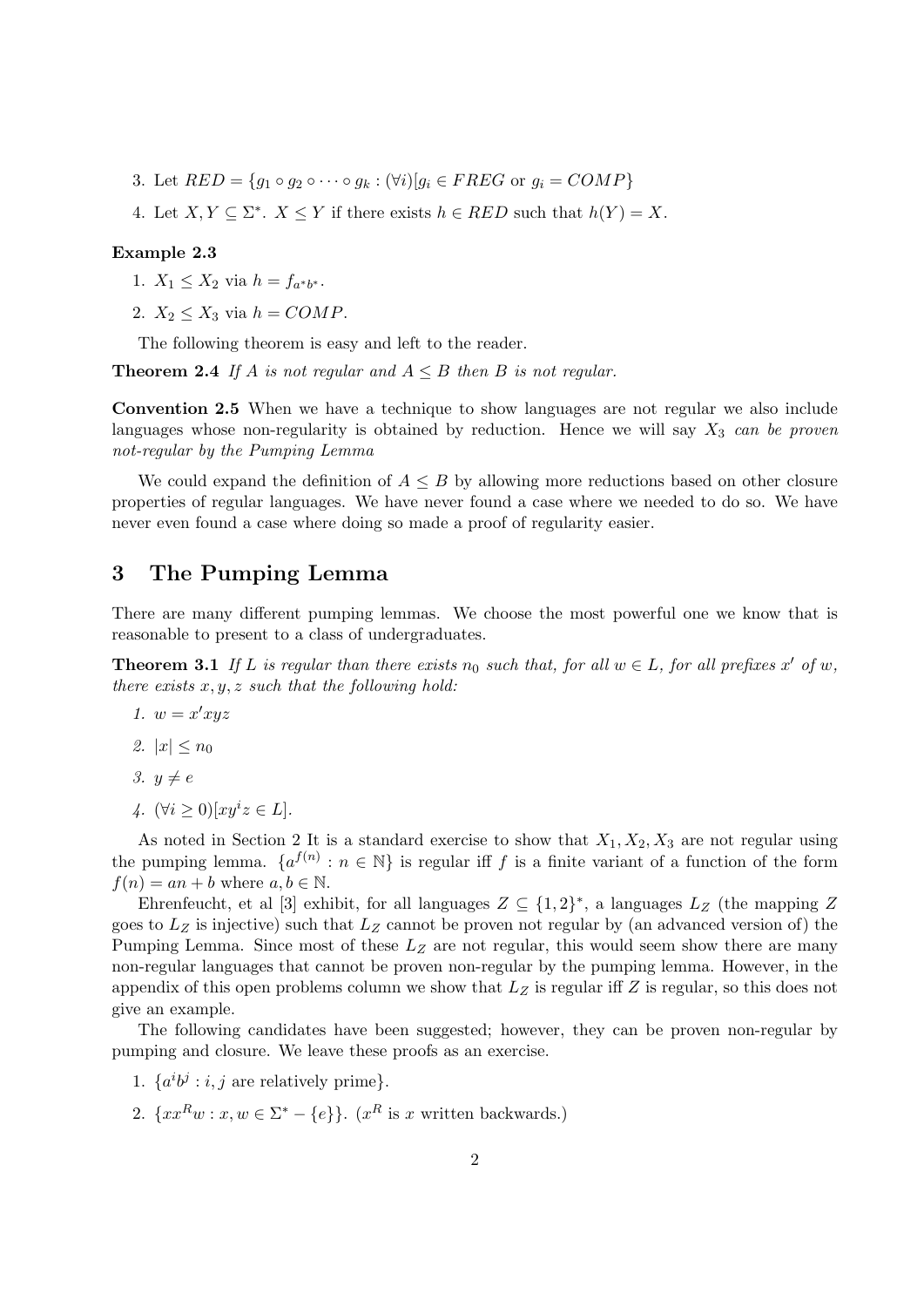### 4 Kolmogorov Complexity

**Def 4.1** The Kolmogorov complexity of a string x, denoted  $KC(x)$ , is the length of the shortest program that prints out x. For example, the  $C(a^n) \leq \lg(n) + O(1)$  since the n in binary takes  $\lg(n)$ bits and the following program prints out  $a^n$ 

For  $i = 1$  to n print(a).

If you flip a coin n times and record the heads and tails to obtain a string  $x$  of length  $n$  then the shortest program that prints  $x$  is likely to be

 $print(x)$ .

Hence  $C(x) = n + O(1)$ .

For more on Kolmogorov complexity see the awesome book by Li and Vitanyi [7]. Li and Vitanyi have proven (see [6] or [7]) the following:

**Def 4.2** Let L be a language. For all  $x \in \Sigma^*$  let  $L_x = \{y : xy \in L\}$ .

Theorem 4.3 (The Li-Vitanyi Non-Regularit Theorem.) Let L be a language. The following are equivalent.

- 1. L is regular.
- 2. For all x, if y is the nth element of  $L_x$  then  $C(y) \leq C(n) + O(1)$ .

We give four examples of showing languages non-regular using Theorem 4.3. They are all from Vitanyi and Li [7].

1) Let  $f(i) : \mathbb{N} \to \mathbb{N}$  be any function such that  $\liminf_{i \to \infty} i \to \infty$   $f(i+1) - f(i) = \infty$ . Let A be the image of f. Let  $L_1 = \{1^i : i \in A\}.$ 

Assume  $L_1$  is regular. Let m be arbitrary but large. Let i and j be consecutive elements of A such that  $C(j - i) = \log(m) + O(1)$  (any nonconstant function will suffice). Let  $x = 1^i$ . The first y (so  $n = 1$  in Theorem 4.3) such that  $xy \in L_1$  is  $y = 1^{j-i}$ . By Theorem 4.3.

$$
C(y) = C(1^{j-i}) = C(j-i) + O(1) = \log(m) + O(1) \le C(1) + O(1) = O(1).
$$

Since m is arbitrarily large this is a contradiction.

2)  $L_2 = \{xx^Rw : x, w \in \Sigma^* - \{e\}\}.$ 

Assume  $L_2$  is regular. Let m be arbitrary but large. Let  $x = (01)^m$  where  $C(m) = \log m + O(1)$ (any nonconstant function will suffice). The first y (so  $n = 1$  in Theorem 4.3) such that  $xy \in L_2$  is  $y = (10)^{m}0$ . By Theorem 4.3.

$$
C(y) = C((10)^{m}0) = C(m) + O(1) = \log(m) + O(1) \le C(1) + O(1) = O(1).
$$

Since m is arbitrarily large this is a contradiction. This is a contradiction.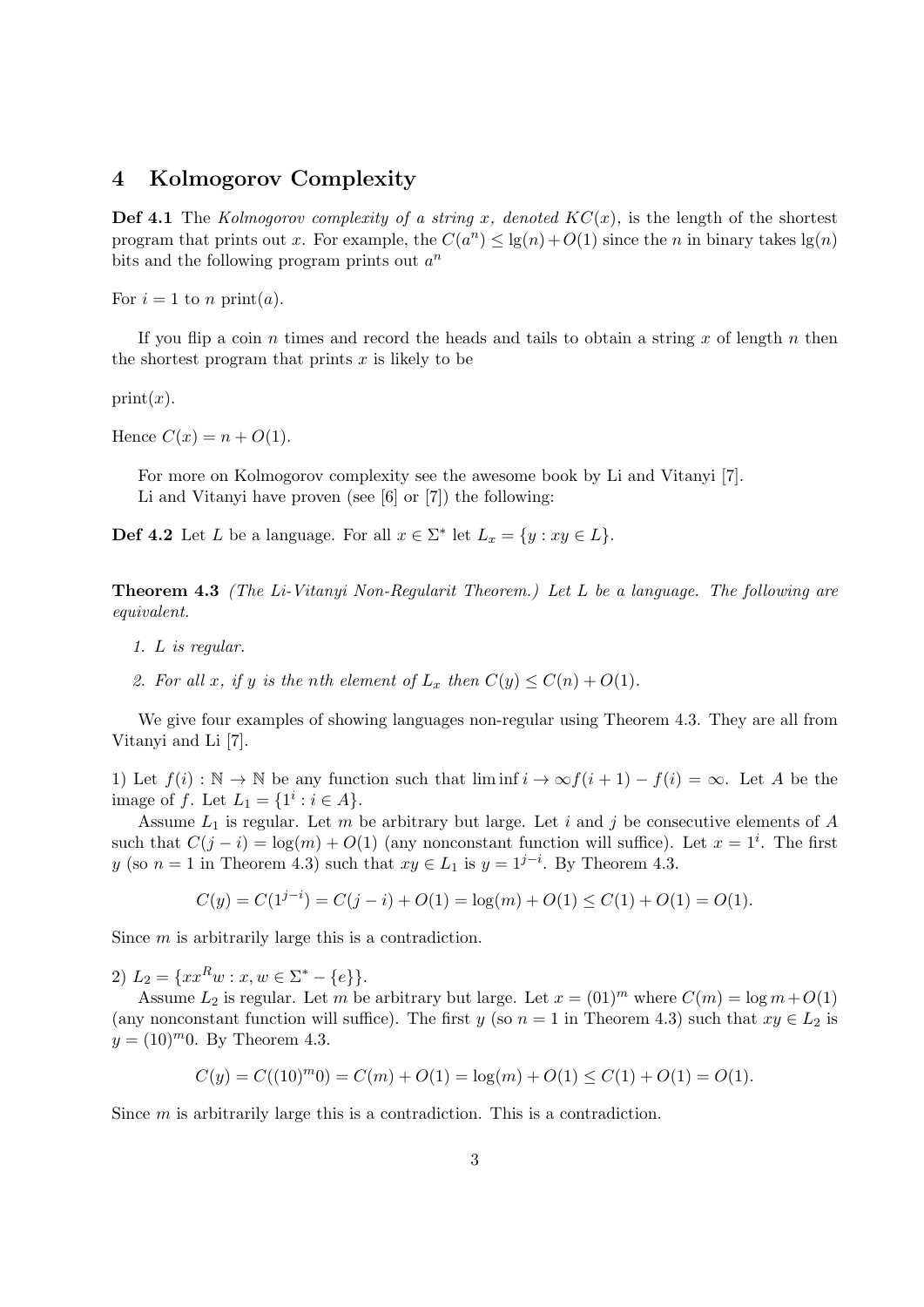3)  $L_3 = \{0^i 1^j : gcd(i, j) = 1\}.$ 

Assume  $L_3$  is regular. Let m be arbitrary but large. Let  $x = 0^{(p-1)!}$  where  $C(p) = \log m + O(1)$ (any nonconstant function will suffice). The first y (so  $n = 1$  in Theorem 4.3) such that  $xy \in L_3$  is  $y = 1^p$  By Theorem 4.3.

$$
C(y) = C(1p) = C(p) + O(1) = \log(m) + O(1) \le C(1) + O(1) = O(1).
$$

Since m is arbitrarily large this is a contradiction. This is a contradiction.

4)  $L_4 = \{p : p \text{ is a prime expressed in binary}\}.$  We give two proofs

**Proof one:** If  $L_4$  is regular then  $L_4 \cap 1^*$  is regular. This is the set of binary representations of primes of the form  $2^{n} - 1$ . These are called Mersenne primes. It is know that if  $2^{n} - 1$  is a Mersenne prime then *n* is prime. Hence the elements of  $L_4 \cap 1^*$  can be arbitrarily far apart. Hence they are a language of  $L_1$ -type and is not regular.

**Proof two:** Assume  $L_4$  is regular. Let  $p_i$  be the *i*th prime. Let m be arbitrary but large. Note that if  $x, y \in \{0, 1\}^*$  then  $xy$  is the number  $x2^{|y|} + y$ .

We first present an approach that does not quite work. Let  $k$  be such that all numbers  $y$  larger than the first  $p_k$  have  $C(y) \ge \log m + O(1)$  (any nonconstant function will suffice). Let x be the binary representation of the product of the first k primes.

Let xy be prime. Then  $x^{2|y|} + y$  is a prime. Since x is the product of the first k primes y is not divisible by any of the first k primes. So it seems that y must be  $> p_k$ . But that is not true.  $y = 1$ could work. For example:

 $2 \times 3 \times 5 \times 7 \times 11 = 2310$  so  $x = 100100000110$ 

 $x1 = 100100000110 : 1 = 121441$  which is prime.

Even if  $x_1$  is not prime,  $x_0$  could be prime. So we need to pre-plan what prime we want  $xy$  to be. The key is that we don't want it to end in  $0 * 1$ .

We now present the real proof. Let  $k$  be a number to be determined later. Let  $u$  be the binary representation of the product of the first k primes. Claim: There exists v such that  $u2^{|v|} + v$  is prime and v is not in  $0^*1$ .

**Proof:** Consider the interval  $I = [u2^{|u|}, u2^{|u|} + (u2^{|u|})^{11/20}]$ . Note that (1)  $u2^{|u|}$  in binary is u followed by |u| 0's, and (2)  $u2^{|u|} + (u2^{|u|})^{11/20}$  in binary is u followed by some |u|-long sequence. Health-Brown and Iwaniec showed that, for all n, there is a prime in  $[n, n^{11/20}]$ . The prime p in I is of the form  $u2^{|u|} + v$  where  $|v| = |u|$ .

#### End of Proof of Claim

Let x be the binary representation of the product of the first  $k$  primes.

There is good new and bad news here:

- 1. Assume xy is a prime. Then  $x^{2|y|} + y$  is a prime. Since x is the product of the first k primes  $y$  is not divisible by any of the first  $k$  primes. Yeah!
- 2. y could be 1. Or 01. Or 001. Etc.

Let y be the first y (so  $n = 1$  in Theorem 4.3) such that  $xy \in L_4$ . Then  $x2^{|y|} + y$  has to be prime. Since the first k primes divide x, y has to have as a factor some prime that is not in the first k primes. Hence y is larger than any of the first k primes. Hence  $C(y) > \log m + O(1)$ . By Theorem 4.3.

$$
C(y) \le C(1) + O(1) = O(1).
$$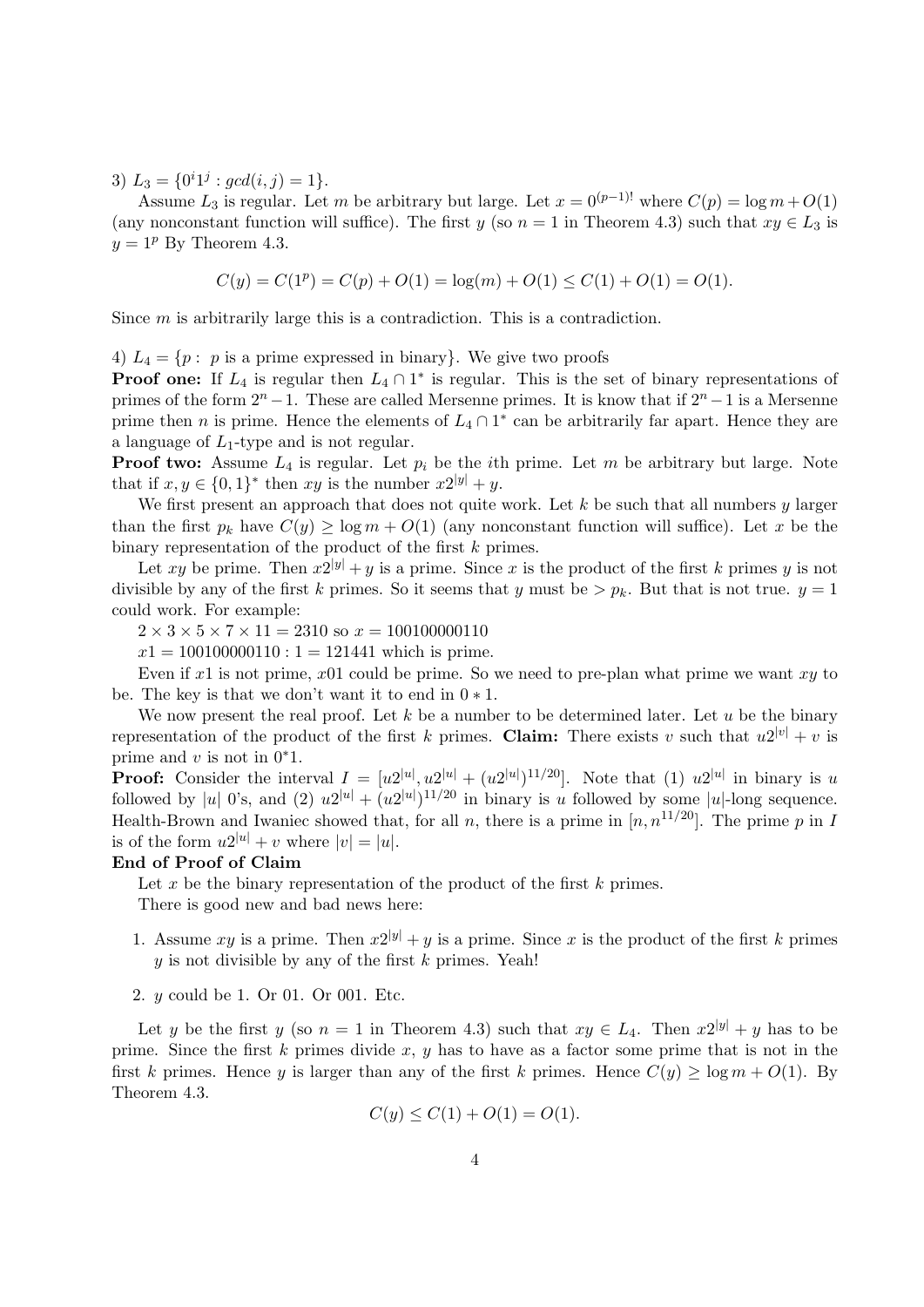Since m is arbitrarily large this is a contradiction.

Note that in the proofs that  $L_1, L_2, L_3, L_4$  are not regular we did not need to use reductions.

### 5 The Myhill-Nerode Theorem

**Def 5.1** Given  $u, v \in \Sigma^*$ ,  $u \equiv_R v$  if for all  $w \in \Sigma^*$ ,  $uw \in L$  iff  $vw \in L$ .

Easily, this is an equivalence relation.

**Theorem 5.2** A language L is regular iff L is a finite union of  $\equiv_R$  classes.

This theorem, known as the Myhill-Nerode theorem, is used to show that  $X_1$  is not regular: If  $i, j \geq 0, i \neq j$ , then  $a^i \neq_R a^j$ , because  $a^i b^i \in X_1$ , but  $a^j b^i \notin X_1$ . Therefore, there are  $\omega$  distinct  $\equiv_R$ classes, not finitely many. The same proof works for  $X_2$ . For  $X_3$ :  $a^j b^i \in X_3$ , but  $a^i b^i \notin X_3$ .

### 6 Monoids

**Def 6.1** Given a language  $L \subseteq \Sigma^*$  and words  $u, v \in \Sigma^*$ , define  $u \equiv v$  if for all  $x, y \in \Sigma^*$ ,  $xuy \in L$ iff  $xvy \in L$ .

Note 6.2  $x \equiv y \Rightarrow x \equiv_R y$ . One may verify that  $\Sigma^*$  is a monoid under concatenation (with  $\lambda$  as the identity), and that  $\equiv$  is a congruence.

**Def 6.3** Given  $L \subseteq \Sigma^*$ , let  $M = \{ [u] \mid u \in \Sigma^* \}$ . Call the quotient monoid  $\Sigma^* / L$ , via the semigroup homomorphism  $\phi(u) = [u]$ , the syntactic monoid, and denote it as  $M(L)$ .

It is known that:

**Theorem 6.4** If L is a language, then L is regular iff its syntactic monoid is finite.

Since the elements of  $M(L)$  are precisely the  $\equiv$  classes, this is identical to the statement of the Myhill-Nerode theorem (except that the latter uses only equivalence on the right).

### 7 Communication Complexity

The techniques in this paper are essentially due to Birget [1] and Galister and Shallit [4].

**Def 7.1** Let  $A \subseteq \{0,1\}^n \times \{0,1\}^n$ . Imagine that Alice has  $x \in \{0,1\}^n$  and Bob has  $y \in \{0,1\}^n$ . They want to determine if  $(x, y) \in A$ . The *Communication Complexity of A* is the minimum number of bits they need to communicate in order for them both to know if  $(x, y) \in A$ .

Let  $EQ = \{(x, x) \in \{0, 1\}^n \times \{0, 1\}^n\}.$  $MAJ = \{(x, y) \in \{0, 1\}^n \times \{0, 1\}^n : \#_1(xy) \ge n/2\}$  $EQL = \{(x, y) \in \{0, 1\}^n \times \{0, 1\}^n : \#_0(xy) = \#_1(xy)\}$ The following are well known.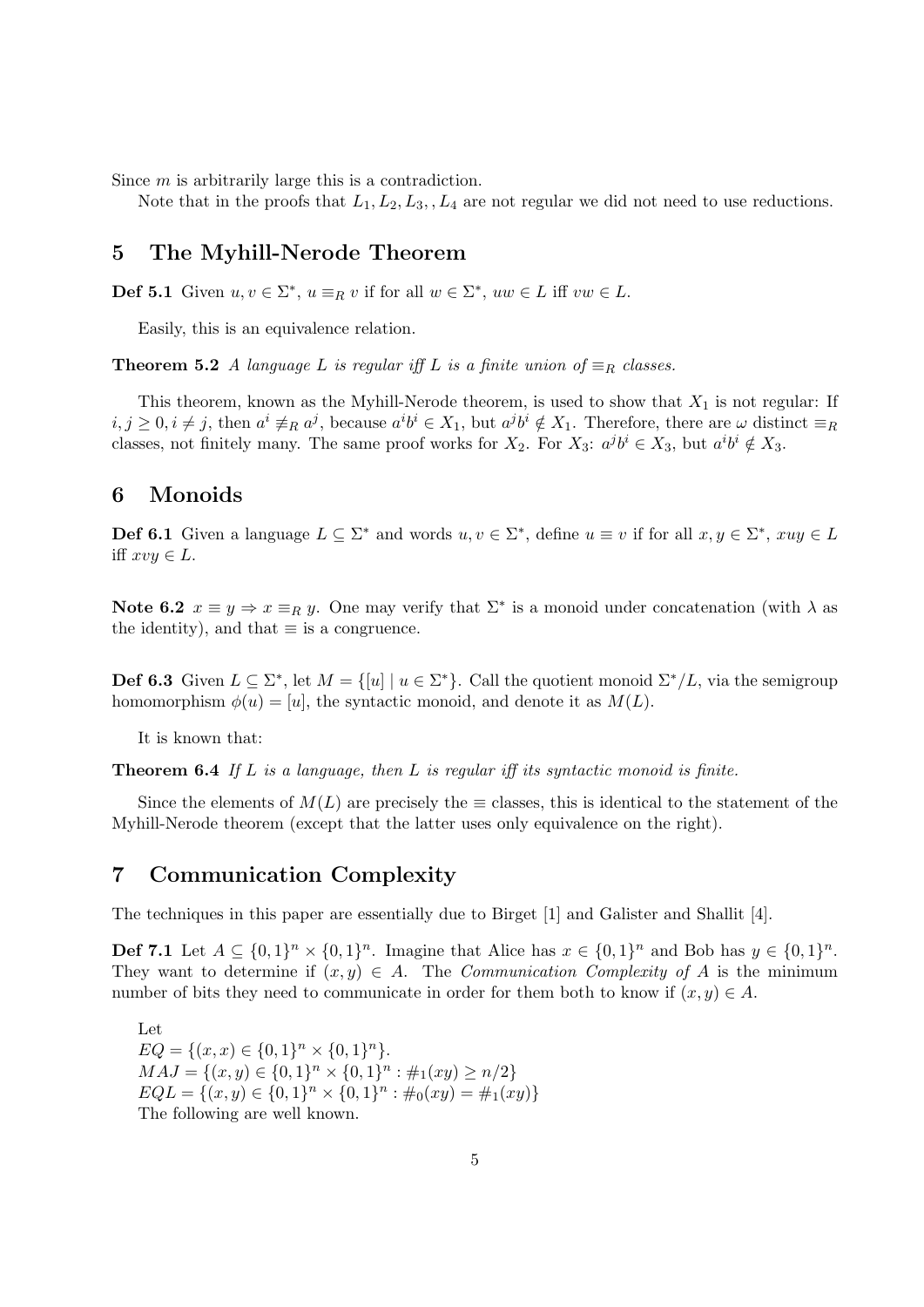**Theorem 7.2**  $D(EQ) = n + 1$ ,  $D(MAJ) = log(n) + O(1)$ ,  $D(EQL) = log(n) + 1$ .

**Theorem 7.3** Let L be a language. Let  $n \in \mathbb{N}$ . Let

$$
L_n = \{(x, y) : |x| = |y| = n \land xy \in L\}.
$$

If  $D(L_n)$  is not constant than L is not regular.

**Proof:** We show that if  $D(L_n)$  is regular via DFA M then  $D(L_n)$  is constant. Alice has x, Bob has y. Alice runs  $M(x)$  and sends the resulting state q to Bob (this is a constant number of bits). Bob then takes the state q and runs M from there with y. If the final result is (is not) an accept state then  $xy \in L$  ( $xy \notin L$ ), Bob knows this, and sends Alice a 1 (0). п

Theorem 7.3 can be used to show that (1)  $X_2$  is not regular since  $D(EQ)$  is not constant, and (2)  $\{w : \#_a(w) \geq \#_b(w)\}\$ is not regular since  $D(MAJ)$  is not constant. But what about  $X_1$ ? Here  $L_n = \{a^{n/2}b^{n/2}\}\$  which does have  $D(L_n) = O(1)$ . So we cannot use Comm Comp directly. We can use it a different way.

The following proof is due to Narad Rampersad and Marzio De Biasi independently (they both left comments on my blog post of October 16, Boss's day!).

**Theorem 7.4** If  $X_1$  is regular then  $D(EQ) = O(1)$ . Hence  $X_1$  is not regular.

**Proof:** Assume  $X_1$  is regular via DFA M. We give the protocol that shows  $D(EQL) = O(1)$ .

- 1. Alice gets  $x \in \{0,1\}n$ , Bob gets  $y \in \{0,1\}n$ . They want to determine if  $\#_0(xy) = \#_1(xy)$ .
- 2. Let s be the start state of M. Alice runs  $M(s, 0^{#0(x)})$  and ends up at state p. Alice sends p to Bob.
- 3. Bob runs  $M(p, 0^{\#o(y)}1^{\#1(y)}$  and ends up in state q. Bob sends q to Alice.
- 4. Alice runs  $M(q, 1^{\#1(x)})$  and ends up in state r. If r is an accept state then transmit to bob YEAH! If  $r$  is a reject stat then transmit to bob BOO!

#### Г

# 8 E-F Games

We define a set of formulas and their interpretations. They are interpreted over a string  $w \in \Sigma^*$ . The first order quantifiers will range over positions in the string. The second order quantifiers will range over sets of positions in the string.

#### Def 8.1

1. Terms are used to refer to positions in the word. A term is (1) an expression of the form  $x+1$ where x is a variable. (2) F,  $F + 1$  (L,  $L + 1$ ). This is the index of the first (last) symbol in the word, and the next one. Note that  $x + 2$ ,  $F + 2$ ,  $L + 2$  are not terms.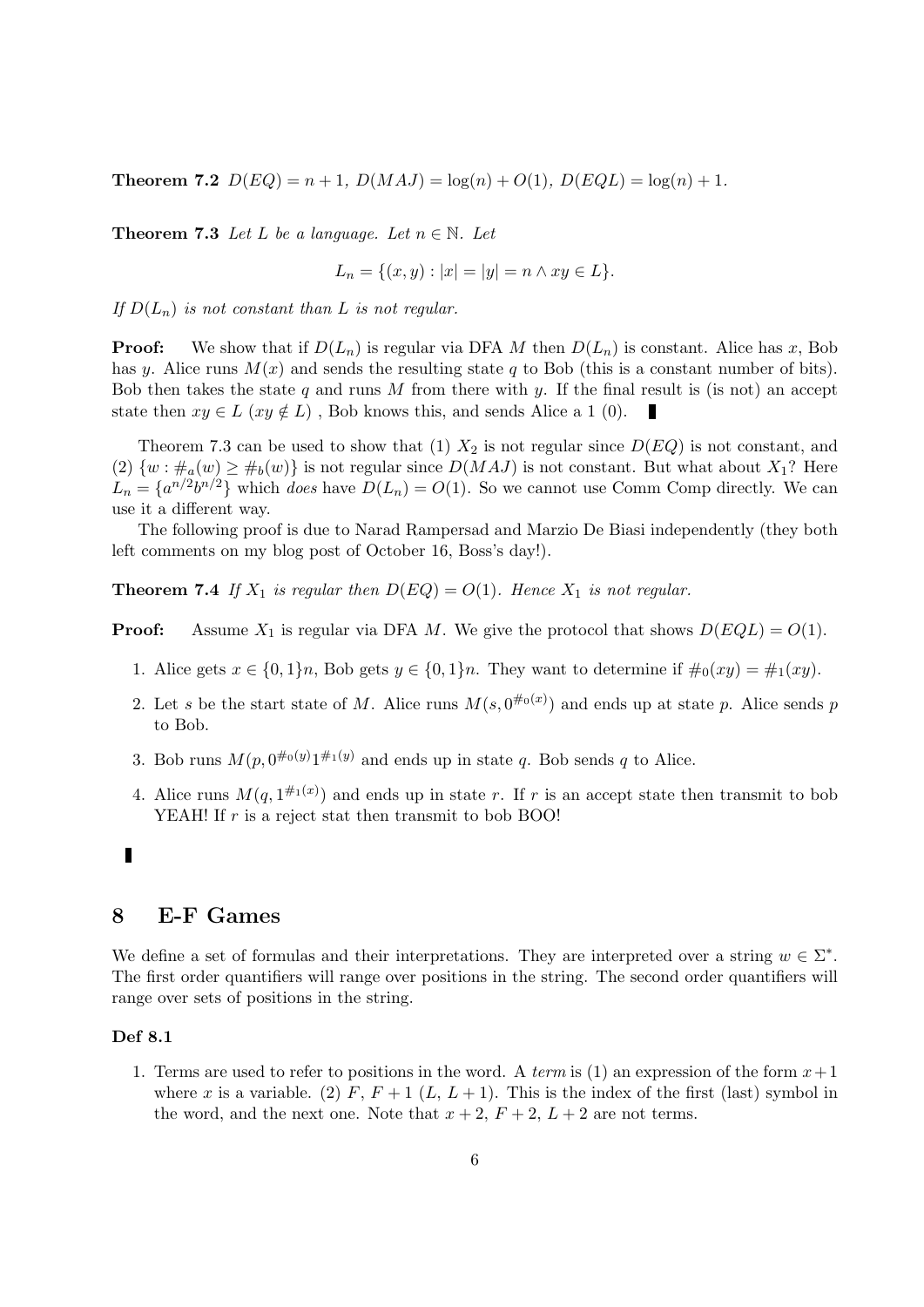- 2. Let  $t_1, t_2, t$  be terms,  $\sigma \in \Sigma$ , and X be a second order variable. The following are *atomic* formulas:
	- (a)  $t_1 = t_2 + 1$ . This conveys the obvious meaning.
	- (b)  $t \in X$ . This conveys the obvious meaning.
	- (c)  $Q_{\sigma}(t)$ . This is interpreted as saying the tth letter in w is  $\sigma$ .
	- (d)  $PART_k(X_0, \ldots, X_k)$ . The meaning is that  $X_0, \ldots, X_k$  are a partition of the indices of the word.
- 3. A *formula*  $\phi$  is defined recursively:
	- (a) Any atomic formula is a formula.
	- (b) If  $\phi_1, \phi_2, \phi$  are formulas then  $\phi_1 \wedge \phi_2, \phi_1 \vee \phi_2$ , and  $\neg \phi$  are formulas.
	- (c) If  $\phi(x)$  is a formula with a free variable x (either first or second order, and there could be other free variables as well) then  $(\exists x)[\phi(x)]$  and  $(\forall x)[\phi(x)]$  are formulas.
- 4. A sentence is a formula with no free variables. Note that if  $\phi$  is a sentence and  $w \in \Sigma^*$  then  $\phi$  is either true or false of w.
- 5. If  $w \in \Sigma^*$  and  $\phi$  is a sentence then  $w \models \phi$  means that  $\phi$  is true when interpreted over w.
- 6. Let *n* be an integer, and let  $\mathbf{m} = (m_1, \ldots, m_k)$  be a sequence of integers. A formula  $\phi$  is in  $\Sigma_{n,m}$  if the prefix of  $\phi$  is the formula  $PART(X_0, \ldots, X_n)$ , followed by k alternating blocks of first-order quantifiers (starting with either  $\exists$  or  $\forall$ ). (This is not the standard use of  $\Sigma$  in logic, but it is close.)
- 7.  $L \in \Sigma_{n,m}$  if there is a sentence  $\phi \in \Sigma_{n,m}$  such that

$$
L = \{w : w \models \phi\}.
$$

Note 8.2 For simplicity, our language does not include  $=$  or  $\lt$ . With additional first- and secondorder quantifiers, these can both be derived from  $t_1 = t_2 + 1$  and  $t \in X$ .

The following is essentially due to Büchi  $[2]$  (see also  $[8]$ )

**Theorem 8.3** A language  $L \subseteq \Sigma^*$  is regular iff  $L \in \Sigma_{n,(1)}$ . The sentence defining L is of the form

$$
(\exists X_0)\cdots(\exists X_k)(\forall x)[PART(X_0,\ldots,X_k)\land\psi(X_0,\ldots,X_k,x)]
$$

#### Example 8.4

1. 
$$
\Sigma = \{a, b\}
$$
. Let  $L = \{w : \#_a(w) \equiv 0 \pmod{3}\}$ . If  $\phi$  is as below then  $L = \{w : w \models \phi\}$ .

$$
(\exists X_0, X_1, X_2)(\forall x) \quad [\n\begin{aligned}\n&\quad Q_a(F) \to F + 1 \in X_1 \land \quad Q_b(F) \to F + 1 \in X_0 \\
&\quad ((x \in X_0 \land Q_a(x+1)) \to x+1 \in X_1) \land \quad ((x \in X_0 \land Q_b(x+1)) \to x+1 \in X_0) \land \\
&\quad ((x \in X_1 \land Q_a(x+1)) \to x+1 \in X_2) \land \quad ((x \in X_1 \land Q_b(x+1)) \to x+1 \in X_1) \land \\
&\quad ((x \in X_2 \land Q_a(x+1)) \to x+1 \in X_0) \land \quad ((x \in X_2 \land Q_b(x+1)) \to x+1 \in X_2)]\n\end{aligned}
$$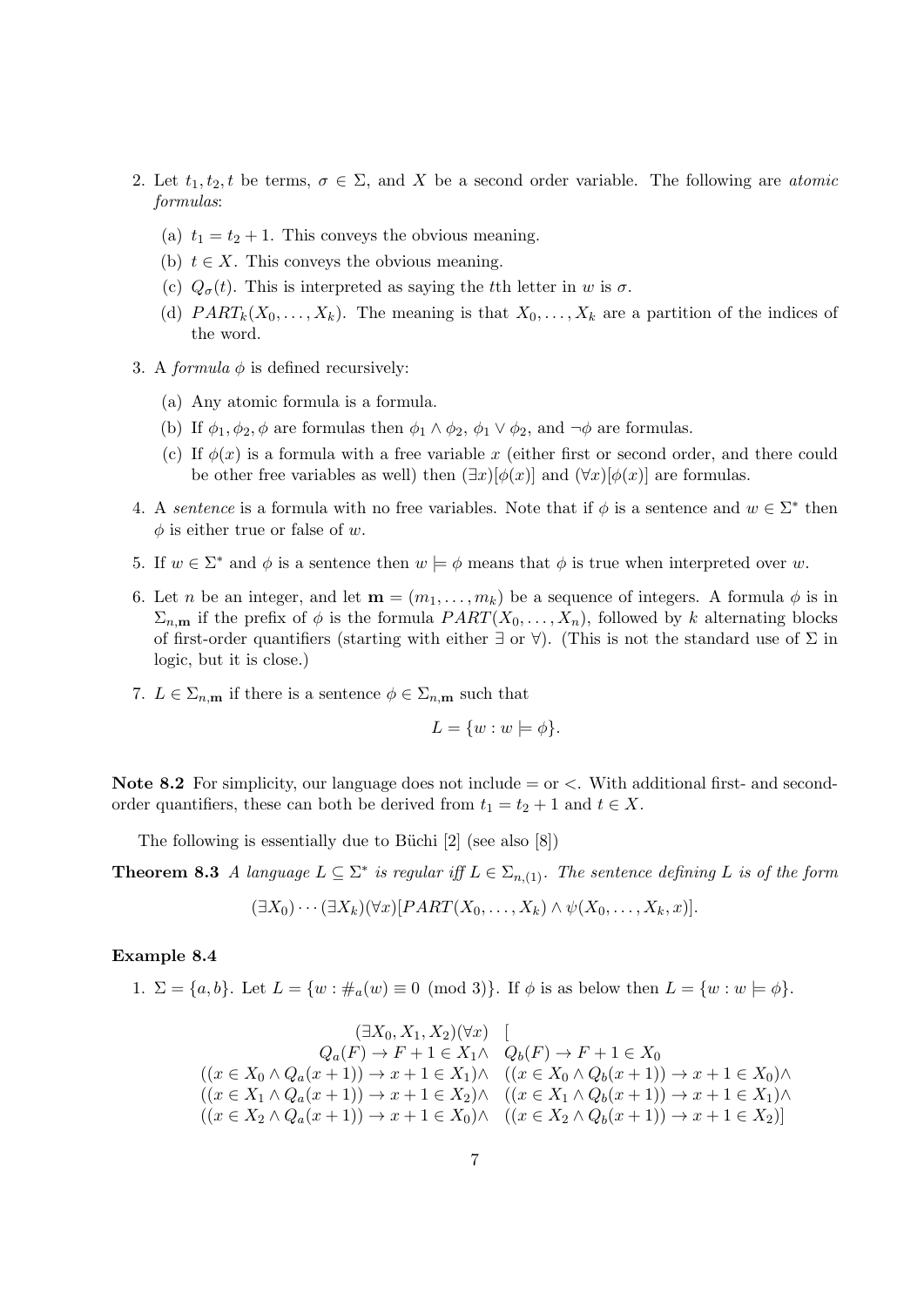2. Let the alphabet be  $\{a, b\}$ . Consider all  $B(\Sigma_{n, (1)})$  sentences. They have 0 second order variables and 2 first order variables. Informally, all they can express is the presence or absence of various combinations of a, b, aa, ab, ba, bb (and in particular, if all a are followed by an a (or b), and if all b are followed by an a (or b)). Hence if two strings agree on all of those properties they cannot be distinguished by a  $\Sigma_{n,(1)}$  sentence. Therefore the strings

#### aaabbbaaa, aaabbbbaaa

satisfy the same  $\Sigma_{(0),(1)}$  sentences.

Ehrenfeucht-Fraïssé games are a way to show that a set of structures is not definable by a particular logical language. We adapt a version of such games, based on work of Ladner [5] and Thomas [9], to show that a set of strings is not regular.

The intuition behind the game is that there are two strings  $u \neq v$ . Spoiler wants to prove to Duplicator (henceforth Dup) that these strings are different. Spoiler chooses a subset of positions in u (or v) or a position in u (or v) and in effect challenges Dup to come up with a subset of positions or a position in the other string that is analogous.

We define two notions of strings being equivalent and later state that these notions are equivalent. One involves truth; one involves games.

Notation 8.5 For  $u, v \in \Sigma^*$ , if for all  $\phi \in \Sigma_{n,m}$ ,  $u \models \phi$  iff  $v \models \phi$ , then write  $u \approx_{n,m,\mathbf{T}} v$ . (*T* stands for Truth.)

**Def 8.6** Let  $G_{n,m}(u, v)$  be the following game played by Spoiler and Dup.

- 1. Set up: There are two strings  $u, v \in \Sigma^*$ .  $n \in \mathbb{N}$  and  $\mathbf{m} = (m_1, \ldots, m_k)$ .
- 2. Spoiler *n*-colors the positions in u (or v) which we express as a partition denoted  $(S_{u,1},\ldots,S_{u,n})$ (denoted  $(S_{v,1},\ldots,S_{v,n})$ ). Dup *n*-colors the positions in v (or u), denoted  $(S_{v,1},\ldots,S_{v,n})$  (denoted  $(S_{u,1},...,S_{u,n})$ . (Dup must *n*-color the string that Spoiler does not.)
- 3. For  $1 \leq i \leq k$ , Spoiler chooses a position in u (or v) denoted  $i_u$  (denoted  $i_v$ ). Dup chooses a position in  $v$  (or  $u$ ) denoted  $i_v$  (denoted  $i_u$ ).
- 4. At the end we have two tuples  $(S_{u,1},\ldots,S_{u,n},1_u,\ldots,k_u)$  and  $(S_{v,1},\ldots,S_{v,n},1_v,\ldots,k_v)$ . Dup wins if the following hold
	- (a) For all  $1 \leq i \leq k$   $i_u = F$  iff  $i_v = F$ .  $i_u = L$  iff  $i_v = L$ .
	- (b) For all  $1 \leq i \leq k$ , for all  $\sigma \in \Sigma$ ,  $Q_{\sigma}(i_u) = Q_{\sigma}(i_v)$  and  $Q_{\sigma}(i_u + 1) = Q_{\sigma}(i_v + 1)$  (or they both do not exist).
	- (c) For all  $1 \le i, j \le k$   $i_u = j_u + 1$  iff  $i_v = j_v + 1$ .
	- (d) For all  $1 \leq i \leq k$ ,  $1 \leq j \leq n$   $i_u \in S_{u,j}$  iff  $i_v \in S_{v,j}$ .
	- (e) Dup wins  $G_{n,m}(u, v)$  means that Dup has a winning strategy in that game. Similar for Spoiler.
	- (f) If Dup wins  $G_{n,m}(u, v)$  then we write  $u \approx_{n,m,\mathbf{G}} v$ . (G stands for Game.)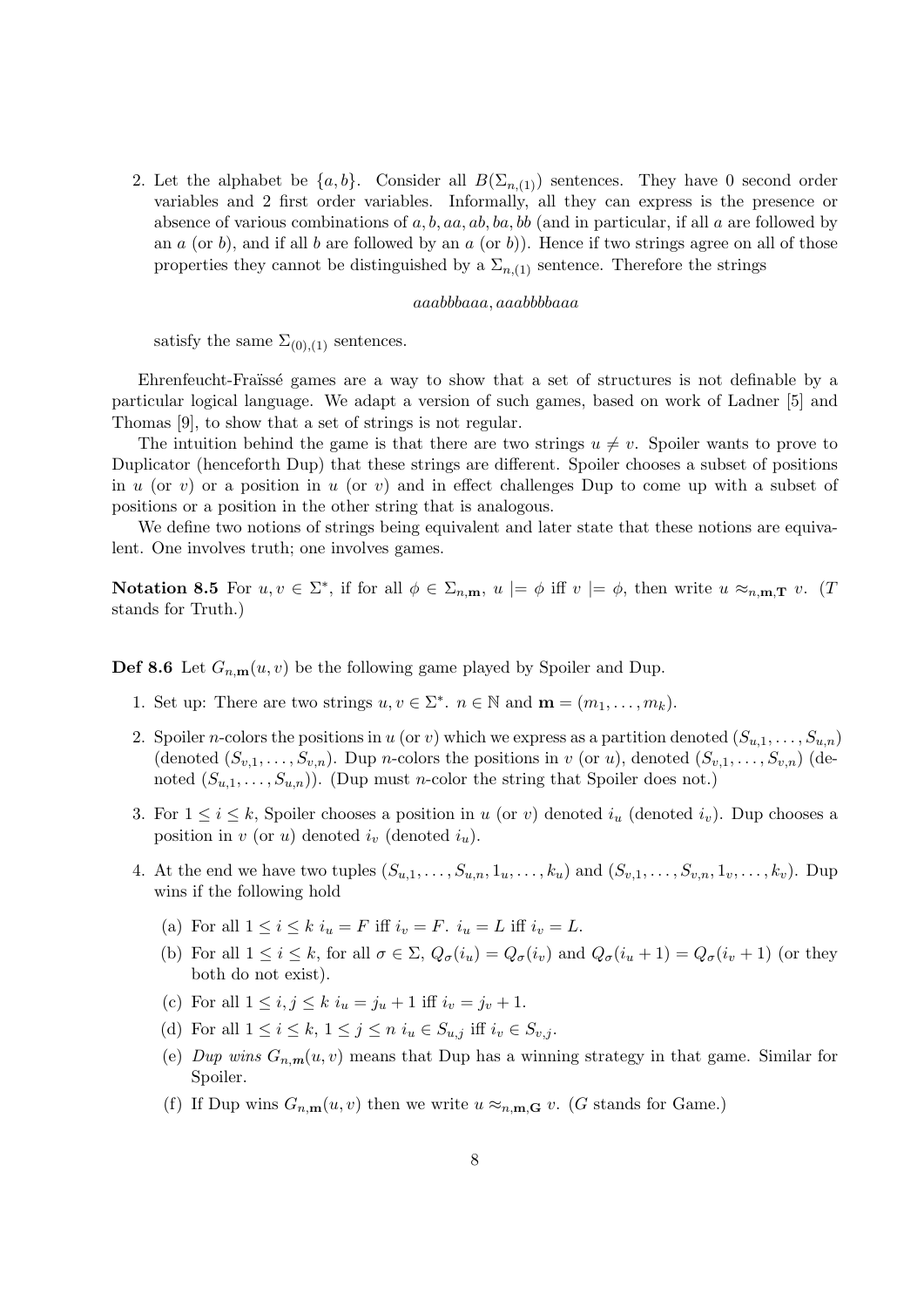Here is the important theorem that links the game to the logic.

#### Theorem 8.7

- 1. For all  $n, m \in \mathbb{N}$  for all  $u, v \in \Sigma^*$ ,  $u \approx_{n,m,\mathbf{T}} v$  iff  $u \approx_{n,m,\mathbf{G}} v$ .
- 2. Let  $L \subseteq \Sigma^*$ . Assume that, for all n, there exists u, v with  $u \in L$  and  $v \notin L$  such that Dup wins  $G_{n,(1)}(u, v)$ . Then L is not regular. This follows from Part 1 and Theorem 8.3.

**Example 8.8** Let  $u = a^9$  and  $v = a^7$ . Consider the game  $G_{n,m}(u, v)$ , where  $n = 3, m = (1)$ . Certainly  $u \not\approx_{n,m,\mathbf{T}} v$ , as the sentence from Example 8.4.2 shows. We use this formula to guide Spoiler to victory. In the case where Spoiler plays first on  $u$ , we examine what Dup can do and how Spoiler can then counter it.

- 1. On the first set move, Spoiler colors u via RW BRW BRW B
- 2. Clearly Dup has to color v beginning  $RW$ . Since W is always followed by  $B$ , the next color has to be B. Keep going this way and we have that v must be colored  $RWBRWBR$ . But then the colors of the L's differ and Spoiler wins.

The example points to the following definition and lemma.

**Def 8.9** If COL is a k-coloring of  $u \in \Sigma^*$  then the induced coloring is the coloring  $COL'(i)$  $(COL(i), u_i)$ . We will refer to the induced colored strings as  $u', v'$ .

**Def 8.10** Let  $u, v \in \Sigma^*$ . Assume that u and v have been k-colored. Let  $u', v'$  be the induced  $|\Sigma|$ k-colorings. Let  $u' \approx_2 v'$  if u' and v' share a prefix and suffix of length 2, and for every substring w of one word, if  $|w| \leq 2$ , then w occurs in the other word. (This definition can be applied to any strings and we can also define  $\approx_3$ , etc; however, we do not do that so we can cut down on notation.)

**Lemma 8.11** For all  $n > 0$ , let  $k = 2n^2$ ,  $l = k + 2$ ,  $i = (k!)ln^l$ ,  $j = i + k!$ . Then, for every word  $w_1 \in \Sigma^i$ , where  $n = |\Sigma|$ , there exists a word  $w_2 \in \Sigma^j$  such that  $w_1 \approx_2 w_2$ . In particular, there exist  $x, v, u, y \in \Sigma^*$  such that  $w_2 = xv^r y$  for some  $r > 0$ .

Proof: <sup>2</sup> is the number of distinct words of length 2. Let  $k = 2n^2$ ,  $l = k!$ ,  $i = (k!)ln^l$ ,  $j = i + k!$ . Let  $|w_1| = i$ . In  $w_1$ , some subword  $|u| = 2$  must occur more than once, since  $i > 2n^2$ . I.e.,  $w_1 = xuxuy$ , for some  $x, y, u, z$ . Let  $v = uz, w_2 = x(uz)^ruy = xv^ruy$ , for any  $r > 0$ . Every sequence of length 2 in  $w_1$  occurs in either  $x, u, z$ , or  $y$ , or at the boundary of two or more of these. If it occurs within x, y, u, or z, it also occurs in  $w_2$  since x, y, u, z occur in  $w_2$ . If it occurs at the boundary of x and u, or of u and y or u and z, it will occur at the same boundary in  $w_2$ . Similar reasoning shows that every such sequence in  $w_2$  occurs in  $w_1$ , and that the prefixes and suffixes of length 2 are identical.

Lastly,  $|v| \, | k! = j - i$ , since  $|v| \leq k$ . Let  $r = \frac{k!}{|v|} + 1$ . Then  $|w_2| = j$ , and  $w_1 \approx_2 w_2$ .

Before proving our main result, we illustrate the mechanism in Lemma 8.11 with an example.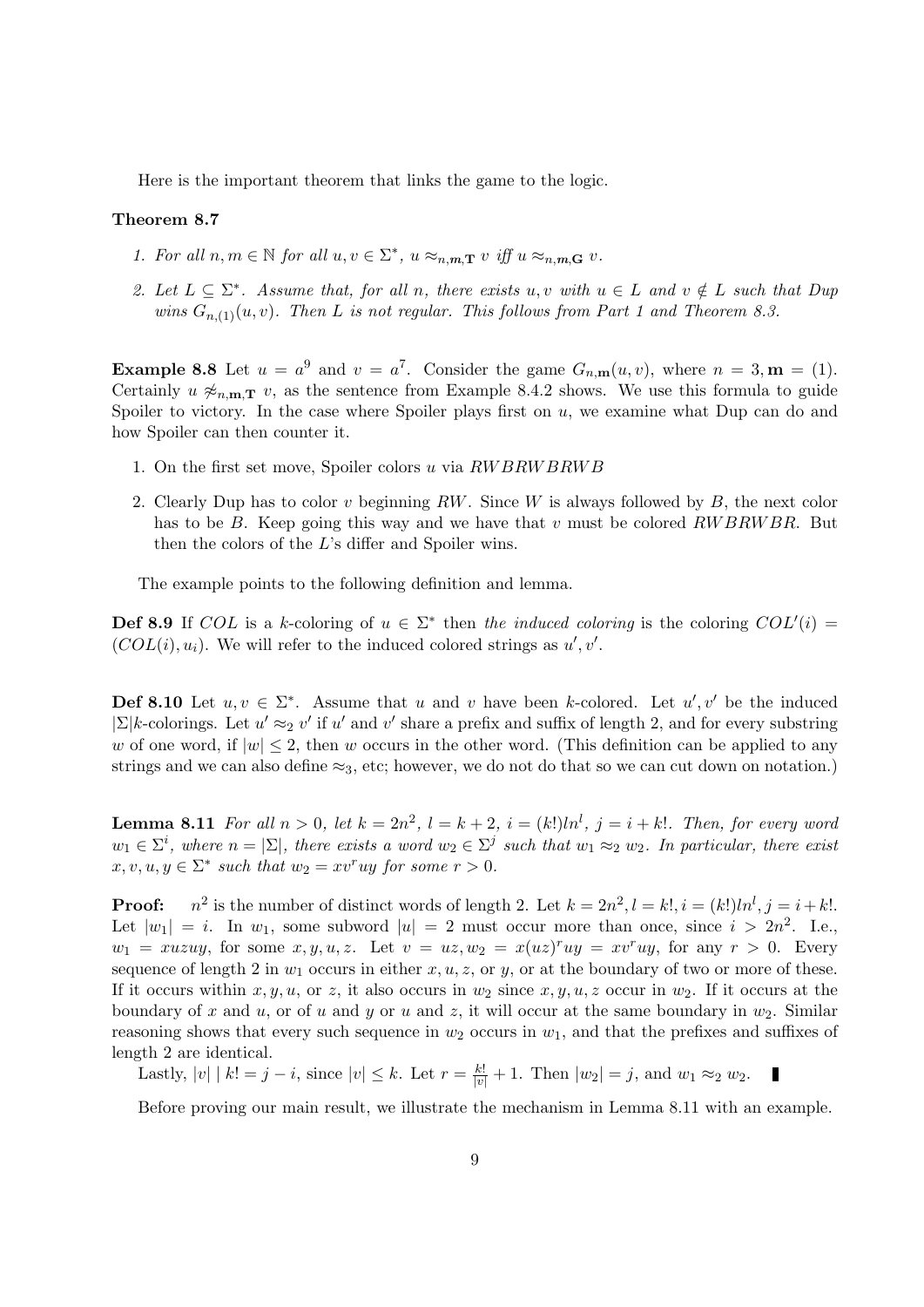**Example 8.12** Let  $\Sigma = \{R, B\}$ . Let  $n = |\Sigma| = 2$ . For this example, we can actually do a little better than the extremely large values for i and j. Let  $i = 10$ ,  $j = 34 = i + 24$ . (For all  $1 \le m \le 4$ ,  $2m|24.$ ) Let

 $w_1 = xuzu = (BB)(RR)(RBBR)(RR)$ . We can "pump" the substring uzu to obtain  $w_2 = x(uz)^5u = (BB)(RRBBBR)^5(RR)$ , which is of length 34.

Note that we could have chosen any  $|w_1| = 10$ , and we could have found a substring to pump, of length 2, 4, 6, or 8. These all divide 24, so we would always be able to produce  $w_2 \approx_2 w_1$ .

**Lemma 8.13** Let  $n = |\Sigma|$ , i, k, l, j be as in Lemma 8.11. Then given  $w_2 \in \Sigma^j$ , there exists  $w_1 \in \Sigma^i$ such that  $w_1 \approx_2 w_2$ .

**Proof:** First, note that  $n^l = n^{2n^2+2}$  is the number of all possible strings of length  $2n^2 + 2$  over Σ. Thus if a word  $|w_2| = k!ln^l + k!$ , then at least one string of length  $l = 2n^2 + 2$  appears at least  $(2n^2)!$  times in  $w_2$ . Let  $|w_1| = i = k! l(n^l)$ , and recall that  $|w_2| - |w_1| = j - i = (2n^2)!$ . Then recall that any string s of length  $\geq 2n^2 + 2$ , is of the form xuzuy, where  $|u| = 2$  and  $|z| > 0$ . Note that if some  $s = xuzuy$  occurs in  $w_2$  more than once, we may in every occurrence but one replace s with  $t = xuy$ : in this way, the only substrings of length 2 deleted from  $w_2$  occur in z or at the boundary of  $u$  and  $z$ . But these certainly appear in the one remaining occurrence of  $s$ . Thus, since a substring s of length  $2n^2 + 2$  must occur at least  $(2n^2)!$  times in  $w_2$ , we can replace uzu with u in any number of occurrences of s from 1 to  $(2n^2)!-1$ . Since  $2 \le |zu| \le 2n^2$ , there exists some integer  $1 \leq q \leq (2n^2)!/2 < (2n^2)!-1$  such that  $q|zu| = (2n^2)!$ . Therefore, we may cut q occurrences of |zu|, obtaining  $w_1 \approx_2 w_2$ .

Example 8.14 We illustrate the mechanism in Lemma 8.13. To simplify our illustration (and use smaller words), we take the liberty of choosing a particular  $w_2$ . Let  $i = 26$ ,  $j = 50$ . Let  $w_2 = ((BB)(RR)(RBBR)(RR))^5.$ 

Cut four occurrences of  $(RR)(RBBR)$  to obtain  $w_2 = ((BB)(RR))^4((BB)(RR)(RBBR)(RR)) \approx_2 w_1.$ 

**Lemma 8.15** If  $u \approx_{n,m,\mathbf{G}} v$ , then for all w,  $uw \approx_{n,m,\mathbf{G}} vw$ .

Note 8.16 This lemma is known; its proof is simply to combine Dup's strategy in the E-F games on  $u, v$  and on  $w, w$ .

**Lemma 8.17** Let  $w_1 \approx_2 w_2$ . Dup has a winning strategy in  $G_{0,1}(w_1, w_2)$ .

**Proof:** Let Spoiler select position s in either word. Since  $w_1 \approx_2 w_2$ , Dup can select t in the other word s.t.  $s = L$   $(s = F)$  iff  $t = L$   $(t = F)$ , and for all  $\sigma \in \Sigma$ ,  $Q_{\sigma}(s) = Q_{\sigma}(t)$ , and, if  $s \neq L$ , then  $Q_{\sigma}(s+1) = Q_{\sigma}(t+1)$ . I.e., Dup wins.

**Theorem 8.18**  $X_1$  is not regular.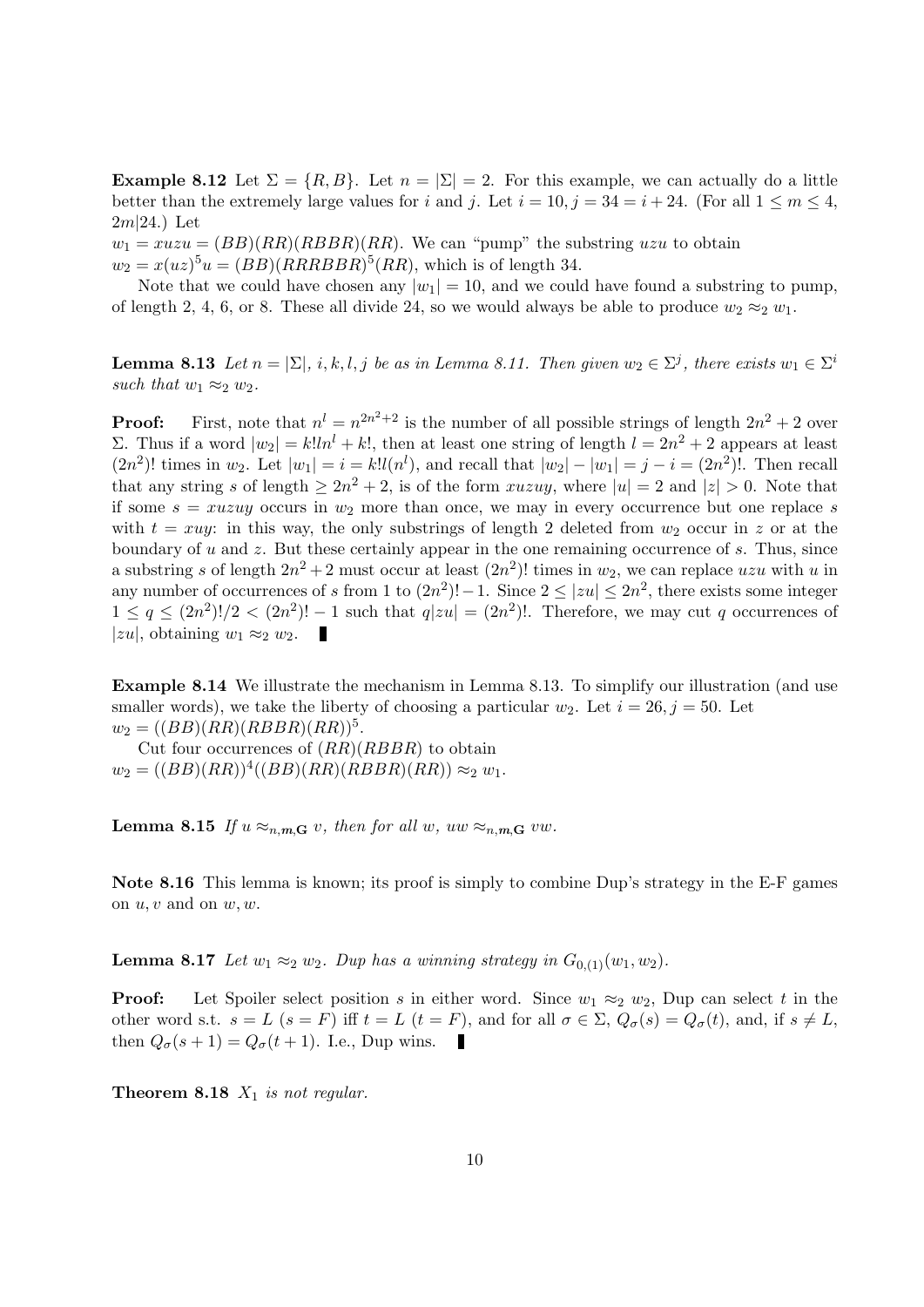**Proof:** For all  $n > 0$ , let i and j be as in Lemma 8.11. Let  $\Sigma = \{a, b\}$ , and let  $w_1 = a^i, w_2 = a^j$ . Let  $G_{n,(1)}$  be played on  $w_1, w_2$ . Suppose that in the first move, Spoiler *n*-colors  $w_1$ , inducing the colored string  $w'_1$  over the induced alphabet  $\Sigma'$ . By Lemma 8.11, we may pump some substring of  $w'_1$ , obtaining a string  $w'_2 \approx_2 w'_1$ , with  $|w'_2| = j = |w_2|$ . Let Dup color  $w_2$  so as to induce  $w'_2$ .

Now suppose that in the first move, Spoiler *n*-colors  $w_2$ , inducing  $w'_2 \in \Sigma'$ . By Lemma 8.13, we may cut substrings of  $w'_2$  to obtain  $w'_1 \approx_2 w'_2$ , with  $|w'_1| = i = |w_1|$ . Let Dup induce  $w'_1$ .

Now the remainder of the game is equivalent to the game  $G_{(0),(1)}(w'_1,w'_2)$ . By Lemma 8.17, Dup has a winning strategy in this game, so Dup has a winning strategy in  $G_{n,(1)}(w_1, w_2)$ . Therefore  $a^i \approx_{n,\mathbf{m},\mathbf{G}} a^j$ . By Lemma 8.15,  $a^i b^i \approx_{n,\mathbf{m},\mathbf{G}} a^j b^i$ . Therefore, by Theorem 8.7,  $a^i b^i \approx_{n,\mathbf{m},\mathbf{T}} a^j b^i$ . But  $a^i b^i \in X_1$  and  $a^j b^i \notin X_1$ . Therefore  $X_1 \notin \Sigma_{n,(1)}$ , and by Theorem 8.3,  $X_1$  is not regular.

### 9 Compare and Contrast

We have presented several techniques to prove a language is not regular. How do they compare? Open Problem:

- 1. For each technique  $T$  above determine if there is a non-regular language that cannot be shown non-regular using that technique (and reductions).
- 2. For all ordered pairs of techniques  $(T1, T2)$  determine if there is a non-regular language that can be shown non-regular using  $T1$  but not  $T2$ .
- 3. For each technique T define a notion of length-of-proof-of-non-regularity. Let  $LEN_T(L)$  be the length of the shortest proof that  $L$  is not regular using technique T. For all ordered pairs of techniques (T1,T2) determine if there is a family of non-regular language  $\{L_n\}_{n=1}^{\infty}$  such that  $LEN_{T_1}(L) \ll LEN_{T_2}(L)$ .

# A Showing The Ehrenfeucht-Parikh-Rozenberg Language Not Regular by Closure

Ehrenfeucht, et al [3] exhibit, for all languages  $Z \subseteq \{1,2\}^*$  a languages  $L_Z$  (the mapping Z goes to  $L_Z$  is injective) such that  $L_Z$  cannot be proven not regular by the Pumping Lemma (they show this for a rather advanced version of the pumping lemma). Since most of these  $L<sub>Z</sub>$  are not regular, this would seem show there are many non-regular languages that cannot be proven non-regular by the pumping lemma. In this note we show that, using closure properties and a simple form of the pumping lemma, the languages  $L<sub>Z</sub>$  that are non-regular can be proven to be non-regular.

#### Notation A.1

 $\Sigma$  is the 16-letter alphabet  $\{(i, j) : 0 \le i, j \le 3\}.$  $f_1 : \Sigma \to \Sigma$  is defined by

$$
f_1((i,j)) = (i + 1 \text{ (mod 4)}, j)
$$

 $f_2 : \Sigma \to \Sigma$  be defined by

$$
f_2((i,j)) = (i,j+1 \text{ (mod 4)})
$$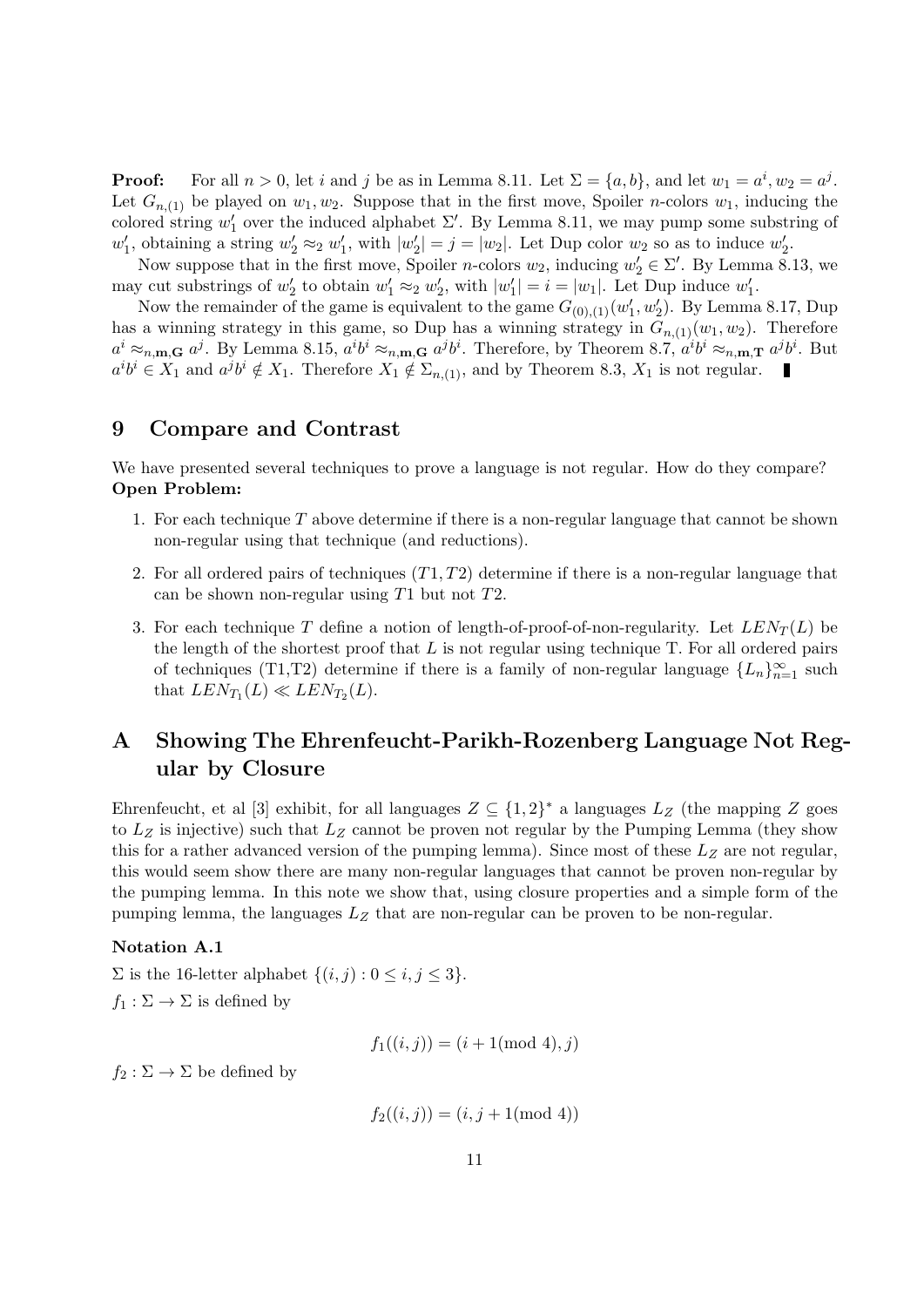Note that  $f_1(f_2(\sigma)) \neq f_2(f_1(\sigma))$ .

**Def A.2** A string  $x$  is legal if

1. 
$$
x = (\sigma_1)^{n_1} (\sigma_2)^{n_2} \cdots (\sigma_m)^{n_m}
$$
 where  $n_1, n_2, \ldots, m \ge 1$ .

2. 
$$
\sigma_1 = (0, 0)
$$
.

3. For all  $2 \leq i \leq m$ , either  $\sigma_i = f_1(\sigma_{i-1})$  or  $\sigma_i = f_2(\sigma_{i-1})$ .

Example:

$$
(0,0)(1,0)(1,0)(1,0)(2,0)(2,1)(3,1)(0,1)
$$

We associate to every legal string the sequence of transitions that cause  $\sigma_i$  to go to  $\sigma_{i+1}$ , called the code string. Note that above:

 $f_1(0, 0) = (1, 0)$  $f_1(1,0) = (2,0)$  $f_2(2,0) = (2,1)$  $f_1(2, 1) = (3, 1)$  $f_1(3, 1) = (0, 1).$ So we associate code string 11211.

Lets go in the other direction: We give legal strings with code string 11211:

 $(0,0)\{(1,0)\}^{\geq 1}\{(2,0)\}^{\geq 1}\{(2,1)\}^{\geq 1}\{(3,1)\}^{\geq 1}\{(0,1)\}^{\geq 1}$ 

**Def A.3** Let  $x \in \Sigma^*$ . The *parity of* x is the parity of the sum of all of the components of x.

Example: The parity of

$$
(0,0)(1,0)(1,0)(1,0)(2,0)(2,1)(3,1)(0,1)
$$

is

 $0+0+1+0+1+0+1+0+2+0+2+1+3+1+0+1 \pmod{2} = 1.$ 

### Def A.4 Let  $Z \subseteq \{1,2\}^*$ . Let

 $L_Z = \{x : x$  is legal and  $(\exists z \in Z)[x$  has code strings  $z] \cup \{x : x$  is not legal and parity $(x)=0\}$ 

We leave the following easy theorem to the reader.

**Theorem A.5** If Z is regular than  $L_Z$  is regular.

Ehrenfeucht, et al [3] prove that, for all  $Z, L<sub>Z</sub>$  cannot be proven non-regular using the pumping lemma. Since there are an uncountable number of  $Z$ , and each  $Z$  gives a different  $L_Z$ , there are an uncountable number of non-regular languages that cannot be proven not-regular by the pumping lemma.

We use closure properties to show that if  $L_Z$  is regular than  $Z$  is regular.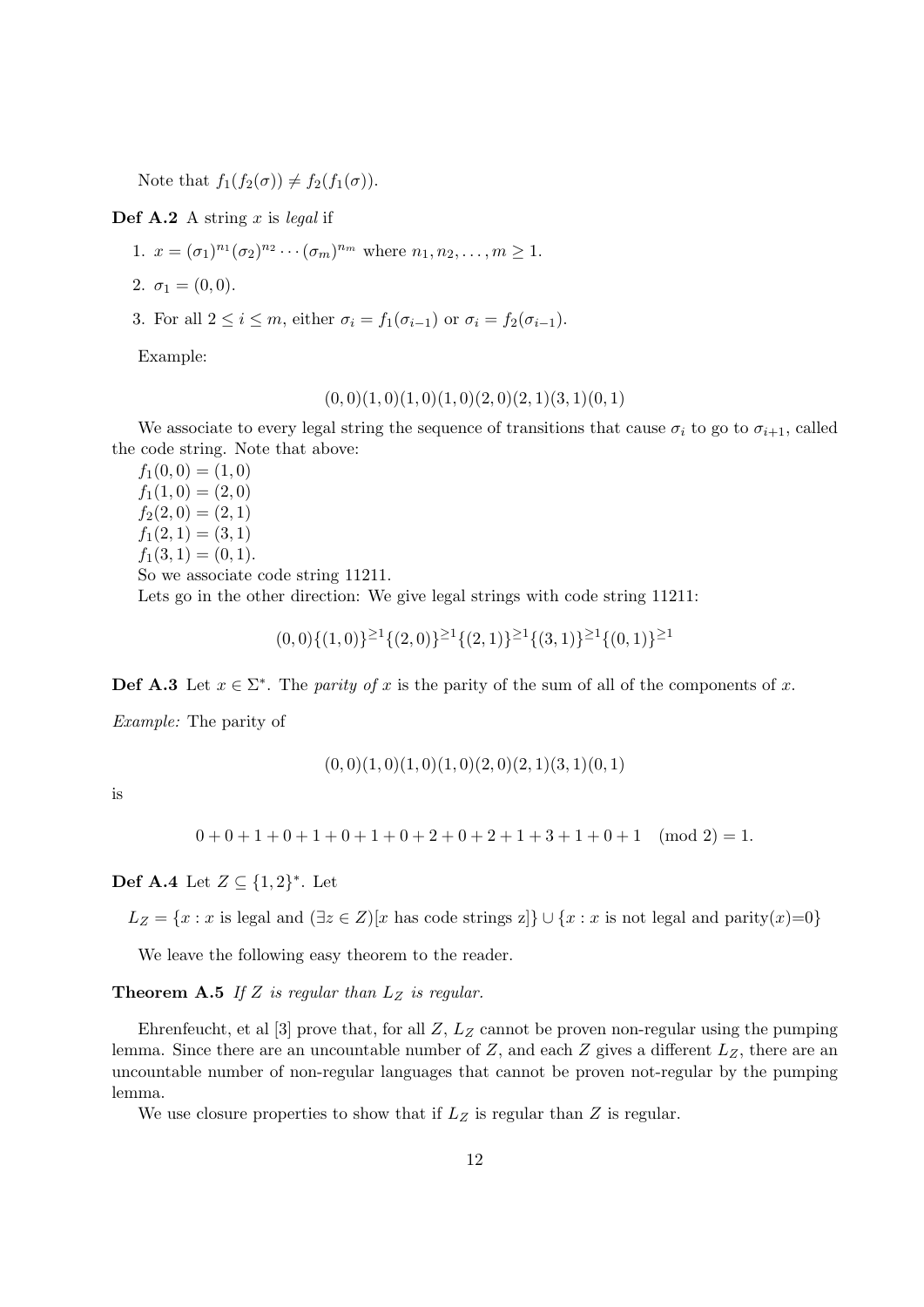**Def A.6** Let  $\Sigma_1$  and  $\Sigma_2$  be finite alphabets. Let  $F : \Sigma_1 \times \Sigma_1 \to \Sigma_2$ . We extend F, first to  $\Sigma_1^*$ , second to all subsets of  $\Sigma_1^*$ .

1. Let  $F: \Sigma_1^* \to \Sigma_2^*$  be defined by

$$
F(\sigma_1 \sigma_2 \sigma_3 \sigma_4 \cdots \sigma_n) = f(\sigma_1 \sigma_2) f(\sigma_2 \sigma_3) \cdots f(\sigma_{n-2} \sigma_{n-1}) f(\sigma_{n-1} \sigma_n).
$$

2. Let  $F: 2^{\sum_{1}^{*}} \to 2^{\sum_{2}^{*}}$  be defined by

$$
F(L) = \{ f(x) : x \in L \}.
$$

**Lemma A.7** Let  $\Sigma_1$  and  $\Sigma_2$  be finite alphabets. Let  $f : \Sigma_1 \times \Sigma_1 \to \Sigma_2$ . Let F be as in definition A.6. Let  $L \subset \Sigma_1^*$  such that If L is regular then  $F(L)$  is regular.

**Theorem A.8** Let  $Z \subseteq \{0,1\}^*$ . If  $L_Z$  is regular then Z is regular.

**Proof:** Assume  $L = L_Z$  is regular. Note that

$$
PAR1 = \{x : x \text{ has parity } 1 \}
$$

is regular. Hence

 $L' = L \cap PAR1 = \{x : x \text{ is legal and } x \text{ has parity } 1 \text{ and } (\exists z \in Z)[x \text{ has code strings } z] \}$ 

is regular.

Let

$$
NOD = \{x = \sigma_1 \cdots \sigma_n : (\forall i \le n-1)[\sigma_i \neq \sigma_{i+1}\}\
$$

(NOD stands for NO Doubles.) Note that NOD is regular. Hence  $L' \cap NOD$  is regular. If  $x \in L' \cap NOD$  then the following hold:

- 1.  $x = \sigma_1 \sigma_2 \cdots \sigma_m$  where, for all  $1 \leq i \leq m-1$ ,  $\sigma_i \neq \sigma_{i+1}$ .
- 2.  $\sigma_1 = (0, 0)$ .
- 3. For all  $2 \leq i \leq m$ , either  $\sigma_i = f_1(\sigma_{i-1})$  or  $\sigma_i = f_2(\sigma_{i-1})$ .
- 4.  $x$  has parity 1.
- 5. x codes z.

One can easily construct a DFA for Z from a DFA for  $L' \cap NOD$ . Hence Z is regular.